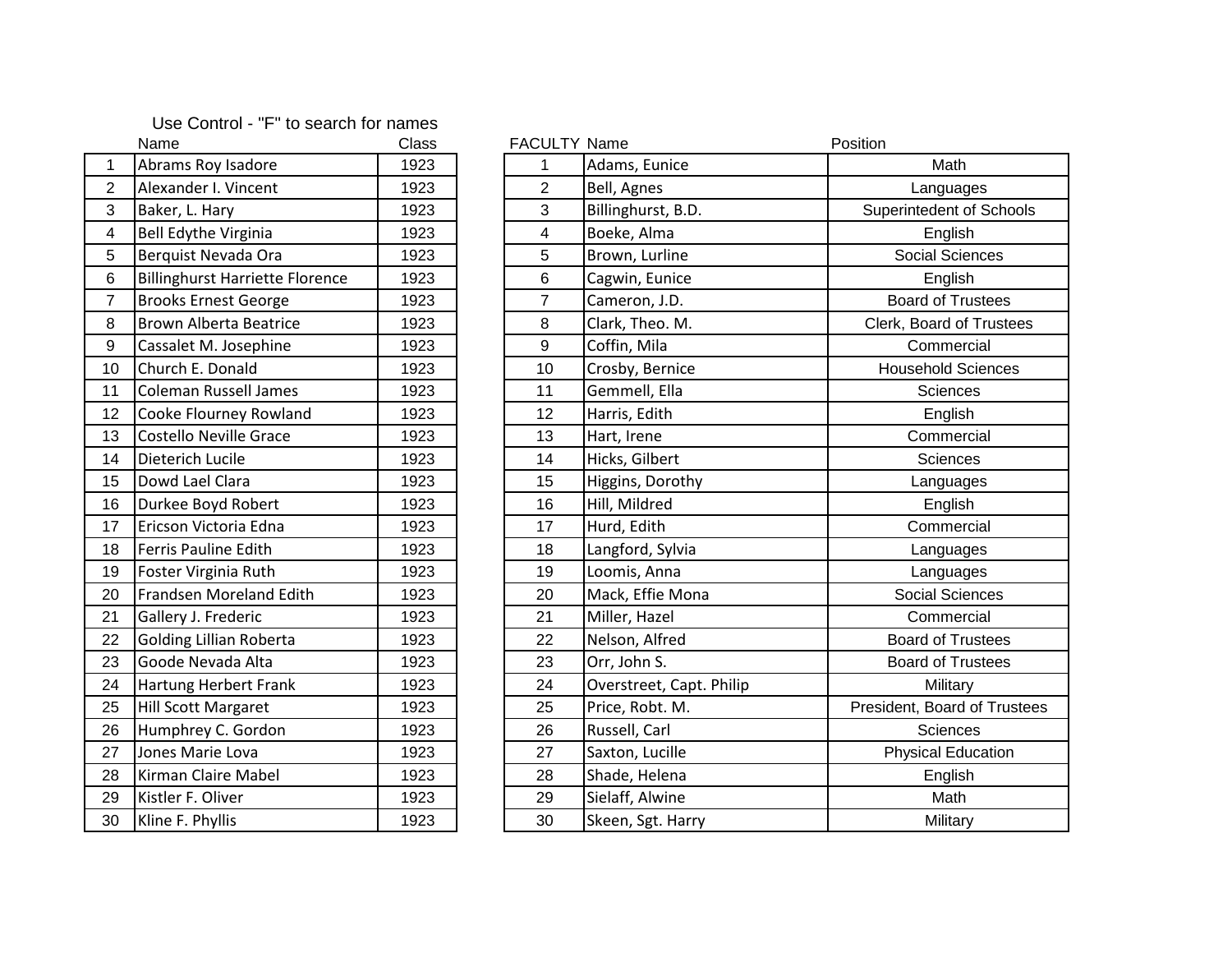| 31 | Knowles A. William        | 1923 |
|----|---------------------------|------|
| 32 | Laufman Merle Constance   | 1923 |
| 33 | Liechti J. Arnold         | 1923 |
| 34 | Lindsay Norton Jack       | 1923 |
| 35 | Linnecke G. Albert        | 1923 |
| 36 | <b>Lohlien Grace</b>      | 1923 |
| 37 | Longabaugh Winters Edward | 1923 |
| 38 | Lowry N. Albert           | 1923 |
| 39 | Lunsford Ethel Rosemond   | 1923 |
| 40 | Mabson H. Ainsley         | 1923 |
| 41 | Marks L. Arthur           | 1923 |
| 42 | Martin C. Blanche         | 1923 |
| 43 | McCullough Burns George   | 1923 |
| 44 | Mitchell A. Robert        | 1923 |
| 45 | Mitchell Bonnie           | 1923 |
| 46 | Mitchell May Elsie        | 1923 |
| 47 | Morten Elizabeth Frances  | 1923 |
| 48 | Muran Mary Grace          | 1923 |
| 49 | Muran Vera                | 1923 |
| 50 | Neer Elizabeth Pauline    | 1923 |
| 51 | Nelson Christian Henry    | 1923 |
| 52 | Nenzel F. Joseph          | 1923 |
| 53 | <b>Olds Alice</b>         | 1923 |
| 54 | Orr Ruth Emma             | 1923 |
| 55 | Peacocke Frances Edythe   | 1923 |
| 56 | Pedrole H. Nevada         | 1923 |
| 57 | Pendery Veronia Elsie     | 1923 |
| 58 | Pimental J. Victor        | 1923 |
| 59 | Porter Iola Charlotte     | 1923 |
| 60 | Pray Margaret Thelma      | 1923 |
| 61 | Robinson Mary Ida         | 1923 |
| 62 | <b>Scott Ellen Gladys</b> | 1923 |

| 31 | Knowles A. William      | 1923 | 31 | Streng, Edwin    | Math                      |
|----|-------------------------|------|----|------------------|---------------------------|
| 32 | Laufman Merle Constance | 1923 | 32 | Thompson, George | <b>Manual Arts</b>        |
| 33 | Liechti J. Arnold       | 1923 | 33 | Vaughn, E. Otis  | Principal of Reno High    |
| 34 | Lindsay Norton Jack     | 1923 | 34 | Welsh, Hugh      | <b>Physical Education</b> |
| 35 | Linnecke G. Albert      | 1923 | 35 | Zeratsky, Luella | Music                     |